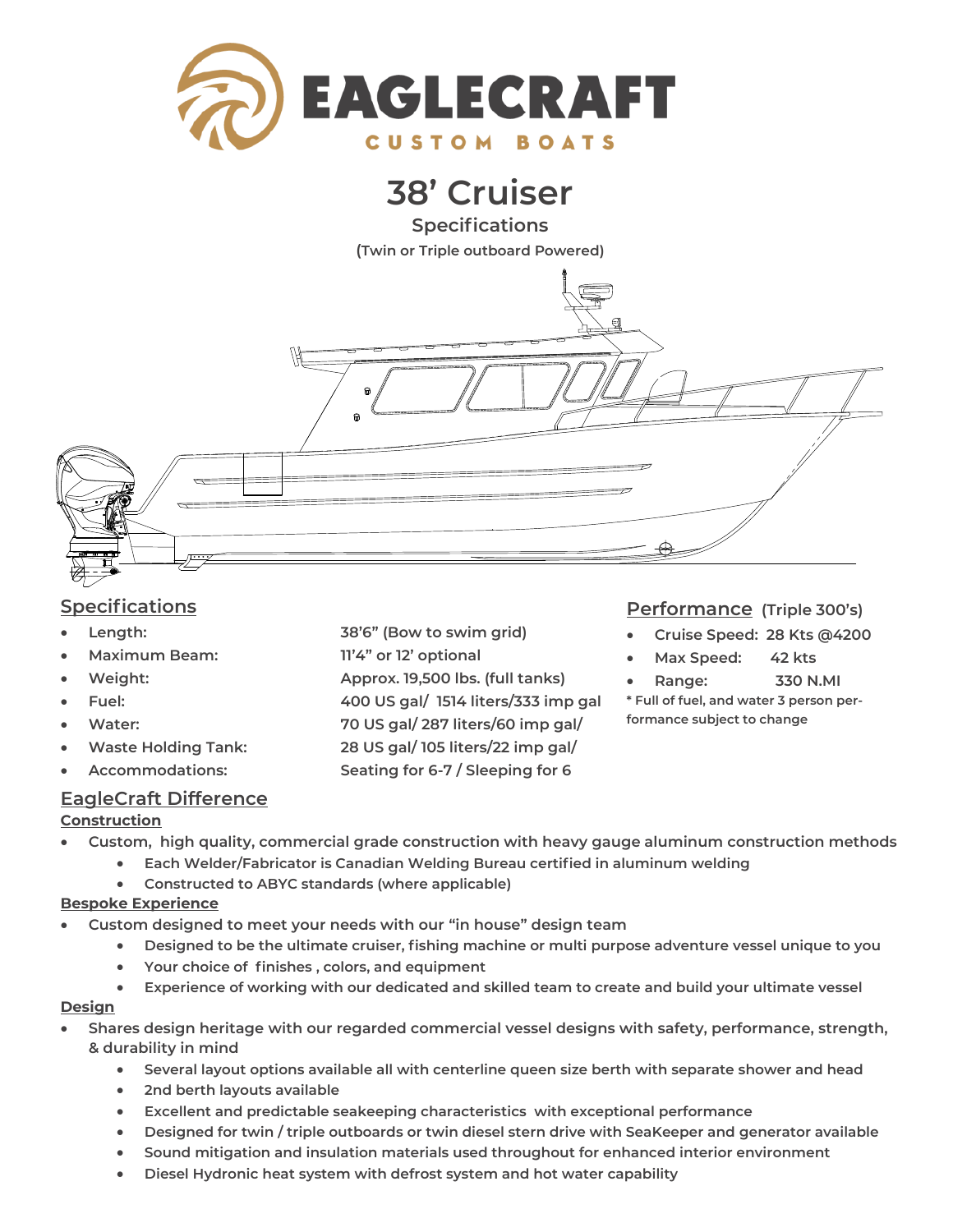

#### **Hull & Superstructure**

- 38'6" LOA x 11'4" beam hull. Fabricated with 1/4" 5086 alloy bottom & side plate, polyurethane foam flotation, 7 welded cleats
- Deep transverse frames every 18" to 24" welded at every longitudinal stringer & gunwale
- Keel doubler 1/4" 2" x 2" angle welded on full length of keel
- Soundproof hull with acoustic materials cuddy cabin and under main cabin sole.
- Log skegs
- Forward leaning cabin. Includes insulation with laminate paneling with wood trim, paint on aluminum surfaces.
- Commercial grade marine windows– 3 sliding
- High Profile Cuddy Cabin
- 400 US Gal/ 1515Liter/ 333 Imp Gal Aluminum Fuel tank
- 70 US gal/ 287 liter/ 60 Imp plastic water tank with gauge
- (1) 2000 gph bilge pump w float switch forward, (1) 2000 gph bilge pump w float switch in aft storage with alarm
- 40" extended hardtop with drainage for cabin roof
- 70 to 84 Sq ft of aft deck with self bailing drainage
- Aft Cockpit lazarette storage large locker, lid with gas struts, in cockpit sole with overboard drainage
- Transom door
- 1" aluminum bow railing extending part way down cabin
- Cockpit railing with safety chains
- Extended swim platform with 4 step collapsible ladder
- Bottom Paint and Non skid Paint systems

#### **Galley/ Main Cabin**

- "Dinette, seats 4, sleeps 2, with cloth seating cushions ( table lowers to convert additional berth)
- Mechanical suspension seats, Black Vinyl Helm, Co-pilot Mounted on storage boxes
- Custom galley cabinetry custom designed to fit your needs. Your choice of wood laminate finishes
- (2) 11lb Fiberglass propane tank mounted in storage box in cockpit with propane gas detector and solenoid
- 2 burner propane cooktop
- 4.3ft 12/110vt Refrigerator/ Freezer
- stainless steel sink, with pull out single lever faucet
- LED lights on dimmer switch, switchable to red
- LED courtesy lights
- (2) USB outlets
- Ventilation Vent
- CO Sensor
- **Delivery includes 1 day of training**

## **EagleCraft 38' Cruiser (Outboards)**

## **Base Platform Specifications**

### **Engine/ Mechanical/ Systems**

- Twin Outboards—Yamaha 425 XTO or Triple 300's Mercury Options available triple 300's or Twin V12 600's ( Twin Volvo Diesel engines available)
- Racor Fuel Filters
- Power assist steering
- Trim tabs
- 11 US gal/ 45 Liter S.S. Hot water heater 110 vlt / furnace heat
- 17,000 btu hydronic diesel furnace
- Defrost dash cowling system for forward windshield
- Windlass with foot pedals & helm controls, plow anchor, 50' 5/16" Chain, 300' nylon rode

#### **Electrical system**

- Outboard alternators
- 40 amp battery charger
- Blue Sea 12 volt system with switches/ fuses
- Blue sea 120 vlt /30 amp panel with breakers, 50' smart cord, 3 110vlt outlets, galvanic isolator
- Blue Sea automatic charge relays with manual over ride
- (2) AGM starting batteries 31 Series,
- (2) AGM house batteries 6 volt
- Tinned Marine Grade wiring with labeled heat shrink connections

#### **Navigation**

- Richie compass with light
- S.S. air horn
- I-com VHF Radio with 8' antenna
- LED Navigation lights
- Cockpit spreader light
- 2 Wipers with washer system
- Radar Mast with hinge system

#### **Cuddy Cabin/ Head**

- Island style berth, laminate bulkheads, hull & deck insulation with hull quality hull liner & Soft touch headliner.
- Queen size memory foam mattress with storage underneath
- Hanging closets and storage
- Head with Vacuflush toilet with holding tank and overboard discharge, Vanity with sink, 126 liters/ 28 US gallon holding tank, port hole, Ventilation Vent, LED lighting
- Your choice of wood laminate finishes
- Shower compartment with hot and cold fixture, drainage, LED lighting & ventilation
- 19" x 19" hatch with screen & shade
- LED lighting with courtesy light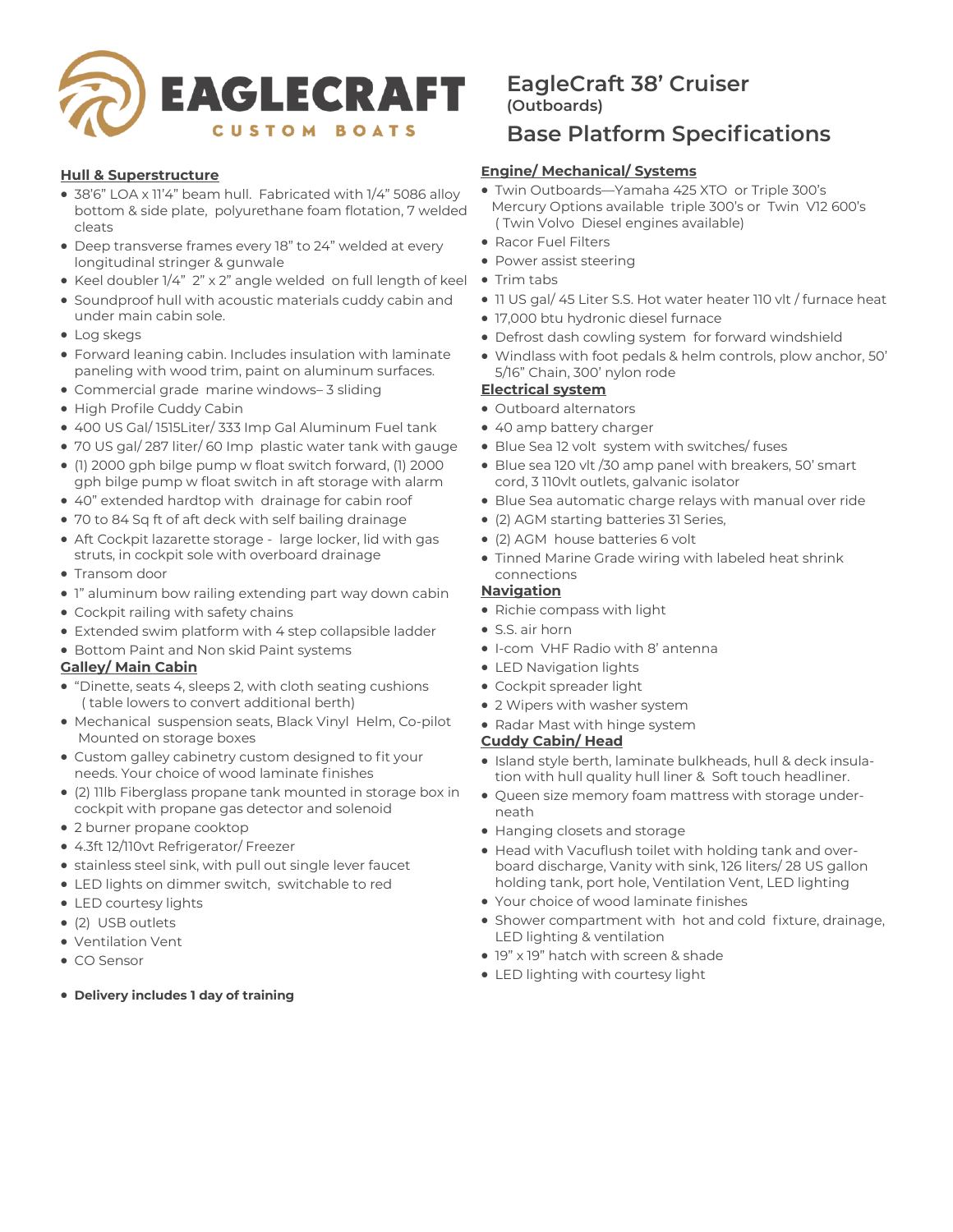## **Popular Custom Optional Equipment FagleCraft 38' Cruiser**

#### **Preferred Option Package**

- Upgrade to 60 US gal/ 227 liter/ 50 Imp Stainless Steel water tank
- Upgrade to 7.0 ft 12/110vlt Refrigerator/ Freezer S.S.
- Microwave Package with outlet and cabinet
- Upgrade to premium suspension helm & co-pilot seats with height adjustable, more travel, swivels
- Remote spotlight
- Recessed bow docking Light
- 8" 12 volt Commercial Bow Thruster with AGM battery

#### **Exterior Options**

- Walk-thur side door 20" opening in cockpit
- Beam increase from 11'4" to 12'0"
- Hull Vinyl wrap color
- Cabin Vinyl wrap color
- EagleShade sun shade
- Upgrade to high bow railings
- Aft Deck railings
- Aft Deck folding bench seat with removable cushions
- Synthetic exterior non-skid decking

#### **Interior Options**

- Second berth Quarter Berth ( Layout A)
- Second berth Transverse Berth ( Layout B)
- Enclose Second berth entrance for privacy
- Change traditional dinette settee to "L shaped" settee
- Storage compartment in cabin sole
- Select interior colors including wood grain , counters, paint , and upholstery
- Upgrade to Corian counters in galley and head

#### **Engine/ Mechanical/ System Options**

- Yamaha 2nd helm controls with steering mounted on aft console
- Helm Master Joystick option
- Mercury Outboards as option Triple 300's and Twin 600's
- Automatic Outboard Flushing System
- Jackplates
- Diesel generator
- SeaKeeper 3
- Increase Diesel hydronic furnace to 30,000 btu's ( require for second berth)
- 3000 watt inverter( 12 vlt to 120 vlt)/ battery charger with remote panel, upgrade to (2 ) pair (4) AGM house batteries, upgrade from standard 20 amp battery charger
- Remote Battery Switches for house and start batteries
- 3 additional 120 volt A.C. outlets
- (2 ) 190 watt solar panel charging kit with charge controller
- Water maker 14 US gal hr water maker automated controls

#### **Electronics**

- Garmin 8612xsv 12" chart plotter w sonar, 18" fantom radar dome, transducer, Garmin Grid
- Increase Chart plotter size to 8616xsv 16" display
- Additional 12 " Garmin display
- Additional 16 " Garmin display
- AIS system ( transmit and received networked to Garmin Displays)
- Stereo Fusion AM/FM unit with Bluetooth, UBS, AUX with (4) JL AUDIO speakers
- Remote vessel monitoring system for Bilge Pump, Battery, Temperature, Shore power, & vessel position
- Digital Switching for 12 volt vessel electrical system

#### **Fishing Package**

- Kicker Package- Yamaha 25 hp Kicker extra long shaft, on ly available with Twin 425's ,
- Fish box built in deck or transom (2) 12 vlt Scotty downriggers, Pot hauler
- Aluminum rod holders across the transom or cabin roof extension
- 6 Burnewiin thru gunwale rod holders with cleaning table
- Custom Tackle center
- Raw water wash down system, 6 gpm / 70 psi, cockpit outlet, hose, nozzle
- Fresh water wash down outlet in cockpit, connected to fresh water system, hose, nozzle